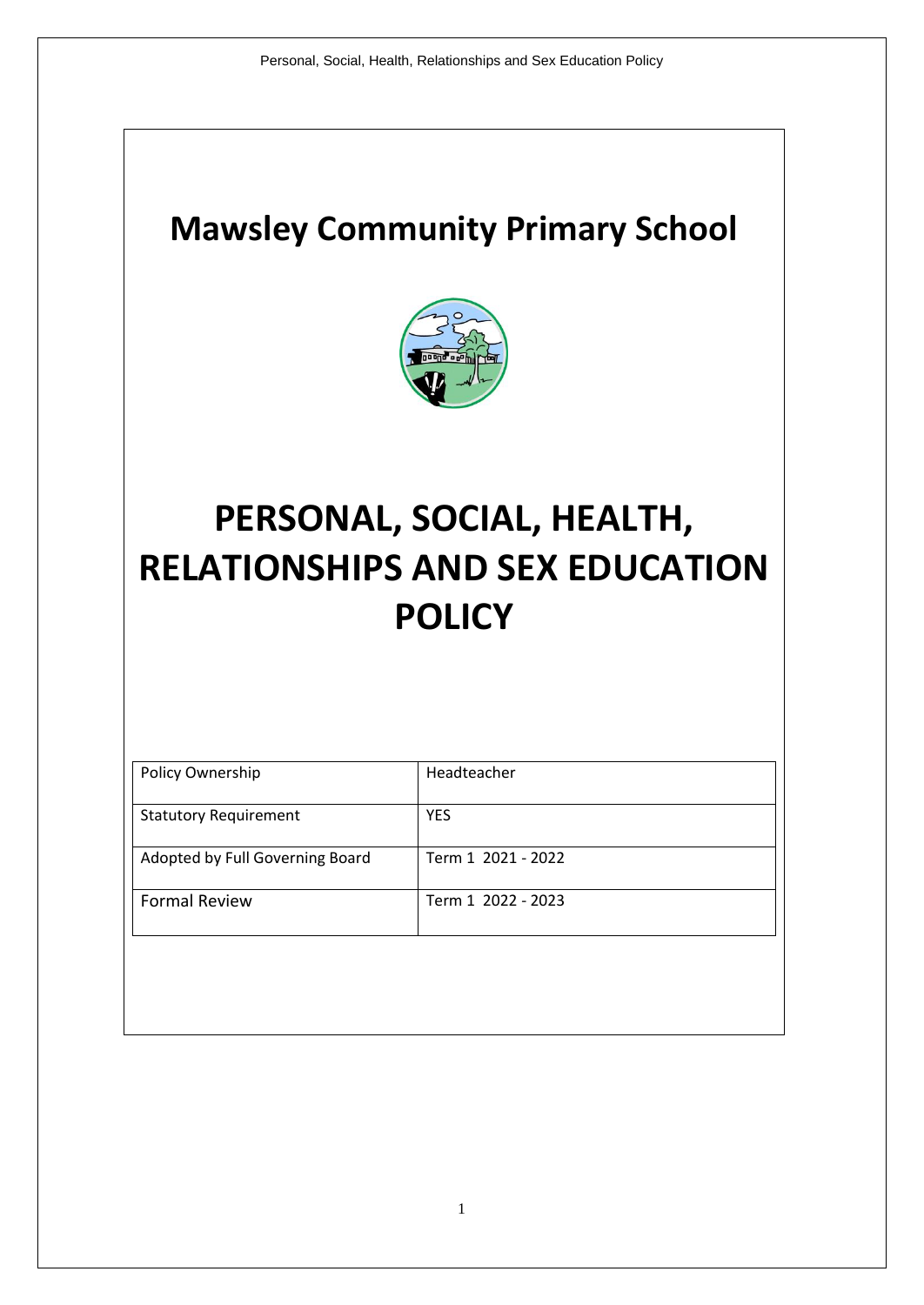# **Personal, Social, Health, Relationships and Sex Education Policy**

# **1 Introduction**

**1.1** Our PSHE curriculum at Mawsley Community Primary School promotes the personal development of our children as healthy, responsible and independent modern citizens of a global society. The policy combines both the requirements for the Relationship and Health Education Statutory Guidance 2019 and some additional content from the non-statutory Citizenship Programme of Study to enable us to deliver the most diverse and comprehensive curriculum to our children. Although the full title of the policy is Personal, Social, Health, Relationships and Sex Education, for brevity's sake we will refer in the rest of this policy simply to 'PSHE'.

**1.2** The key focus of the PSHE curriculum will be around personal safety, health and relationships. All content will be delivered at a sensitive and age appropriate level and all children will be taught to think reflectively and critically about a wide range of issues right from reception in line with our Protective Behaviours ethos.

**1.3** As a maintained primary school we must provide relationships education to all pupils as per section 34 of the Children and Social work act 2017. However, we are not required to provide sex education but we do need to teach the elements of sex education contained in the science curriculum. In teaching PSHE, we must have regard to guidance issues by the secretary of state as outlined in section 403 of the Education Act 1996. As Mawsley Primary School we teach relationships and sex education as set out in this policy.

# **2 Aims and objectives**

The aims of PSHE at our school are to:

- Provide a framework in which sensitive discussions can take place
- Prepare pupils for puberty, and give them an understanding of sexual development and the importance of health and hygiene
- Help pupils develop feelings of self-respect, confidence and empathy
- Create a positive culture around issues of sexuality and relationships
- Teach pupils the correct vocabulary to describe their emotions and their bodies
- $\sum$  Teach pupils how to take care of their mental health alongside their physical health
- Enable children to engage with others in a safe and respectful manner
- Teach pupils to think critically and be reflective about the ever complex world they are growing up in
- PSHE is about education surrounding sensitive and diverse issues not the promotion of one idea or value.

# **3 Right to withdraw**

**3.1** Parents do not have the right to withdraw their children from PSHE as all content covered is under statutory objectives from the Relationships and Health Statutory Guidance 2019 or the Science objectives of the National Curriculum 2014. Children are not taught any information outside of puberty; preparing children for the changes that adolescence brings, or scientific information about the human lifecycle from conception to death.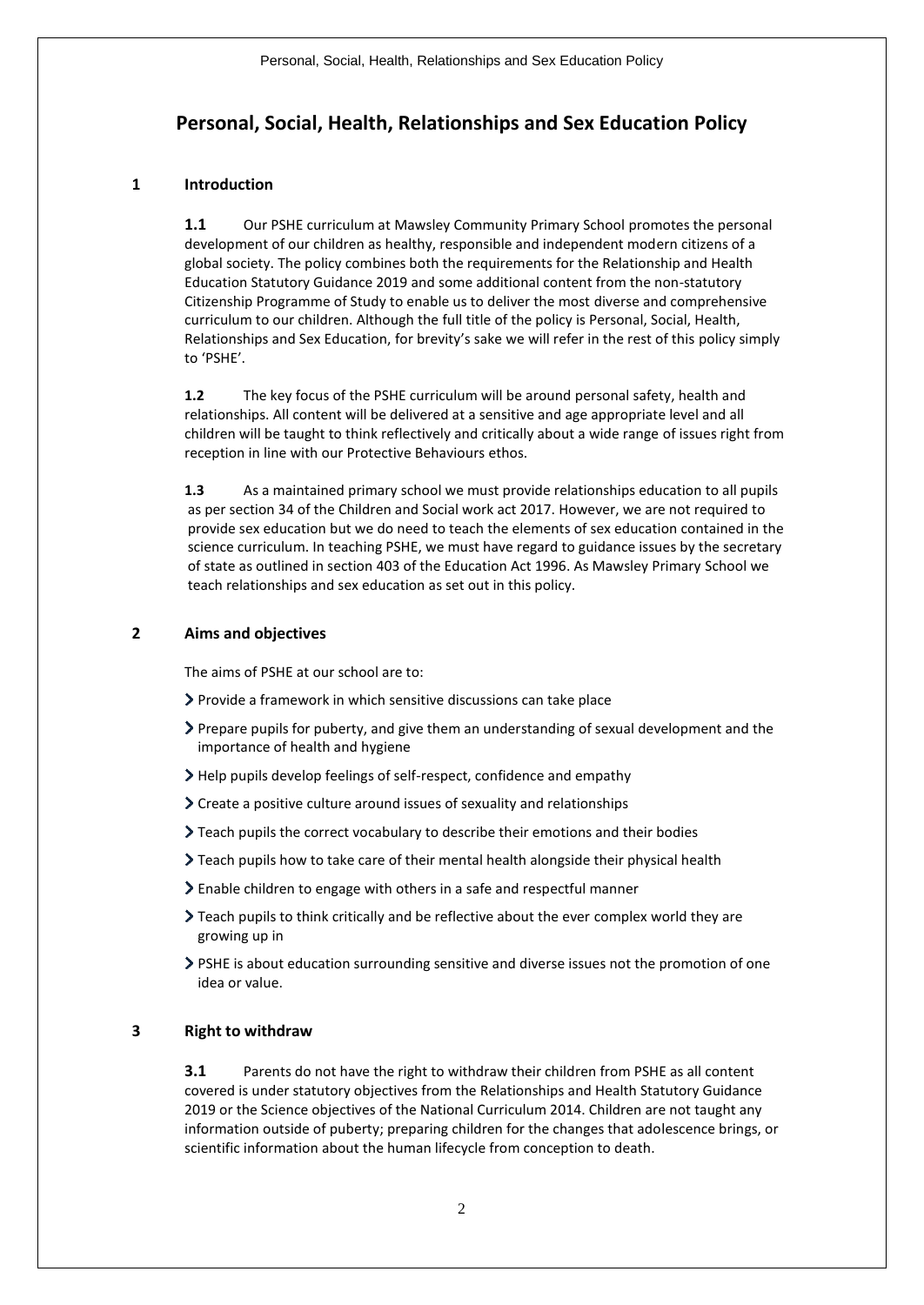## **5 Intent**

**5.1** Our school's overarching intent for our pupils is to provide a comprehensive health and relationships education programme of study, which ensures all pupils are provided with:

- Accurate, balanced and relevant knowledge.
- Opportunities to turn that knowledge into personal understanding.
- Opportunities to explore, clarify and if necessary challenge, their own and others' values, attitudes, beliefs, rights and responsibilities.
- The skills, language and strategies they need in order to live healthy, safe, fulfilling responsible and balanced lives.
- Opportunities to develop positive personal attributes such as resilience, selfconfidence, self-esteem and empathy.
- Accurate, balanced and relevant knowledge to enable them to appreciate what it means to be a positive, tolerant member of a diverse multicultural society.

**5.2** Our children will be taught in a safe and supportive learning environment. We will ensure that where a pupil indicates that they may be vulnerable and at risk, they will get appropriate support by staff members following the schools safeguarding/child protection policies.

**5.3** Staff will receive training on the delivery of PSHE and our protective behaviours ethos as included on our continuing professional development calendar.

### **6 Implementation**

**6.1** The scheme of work has three core themes, the same for each key stage:

#### **Core Theme 1: Keep me safe**

Topic areas:

- Protective Behaviours
- Making safe choices including tobacco, drugs and alcohol
- Digital safety

#### **Core Theme 2: Keep me happy**

Topic areas:

- Mental Wellbeing
- Caring and respectful relationships including LGBTQ equality

#### **Core Theme 3: Keep me healthy**

Topic areas:

- Health and prevention including puberty
- Physical health and fitness including healthy eating

**6.2** Whilst PSHE is split into three separate core themes, in reality there will always be extensive overlap. PSHE education addresses both pupils' direct experience and preparation for their future. Therefore, we feel it is important to provide a spiral programme of knowledge, skills and attribute development, where prior learning is revisited, reinforced and extended in age and key stage appropriate contexts. We feel that PSHE education should reflect the universal needs shared by all pupils as well as the specific needs of the pupils at our school.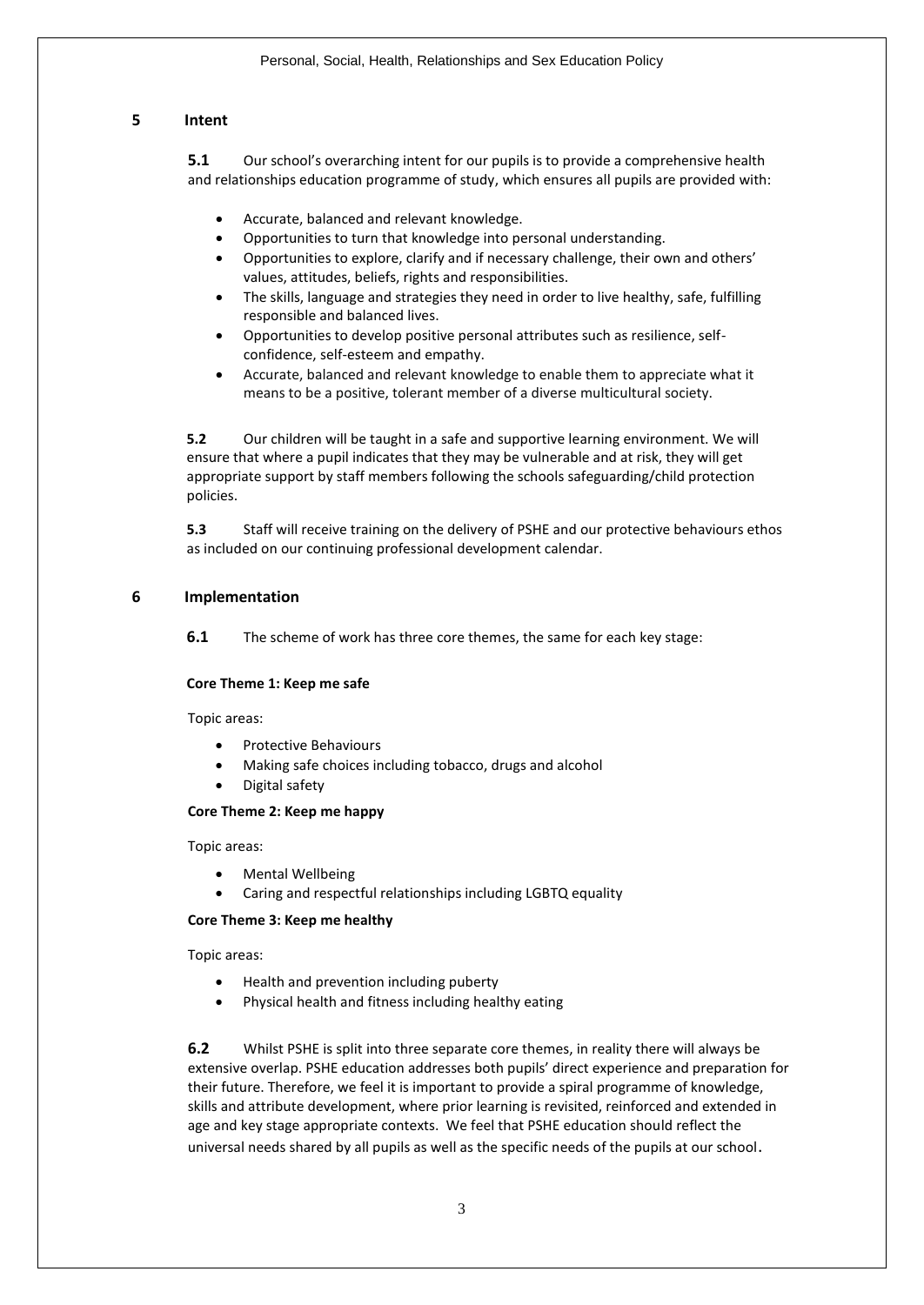**6.3** These areas of learning are taught within the context of family life taking care to ensure that there is no stigmatisation of children based on their home circumstances (families can include single parent families, LGBT parents, families headed by grandparents, adoptive parents, foster parents/carers amongst other structures) along with reflecting sensitively that some children may have a different structure of support around them (for example: looked after children or young carers).

**6.4** We will assess the pupils; learning through valuing and recognising what pupils have done or completed successfully, thereby raising their self-esteem.

In PSHE there are two broad areas for assessment:

- Children's knowledge and understanding; for example, information on health, understanding of rules, understanding of protective behaviours, and the meaning of ideas including diversity and acceptance.
- How well children can use their knowledge and understanding in developing skills and attitudes; for example, through participating in discussions, group tasks and activities, managing conflict, making decisions and promoting positive relationships.

Pupils have a specific PSHE book, where they record their work throughout the year. Their work is marked in line with the school's marking policy.

**6.5** As part of PSHE we assess the wellbeing of the children annually. The assessment is conducted by the children themselves and teachers on behalf of the children. This data is then used to monitor children's needs and inform additional and specific early help where needed as well as provide trends or patterns that may need to be addressed more specifically through lessons.

# **7 Organisation/provision**

**7.1** We teach PSHE in a variety of ways. We have dedicated curriculum time/lessons, to teach our bespoke PSHE scheme of work written using the statutory relationship and health objectives and some of the non-statutory citizenship objectives.

**7.2** PSHE is also covered through other areas of the school's curriculum; e.g. Religious Education, science, computing and P.E.

**7.3** In addition, PSHE is developed through whole-school activities and events:

- Our school council; the representatives from each class meet regularly to discuss school matters.
- We offer two residential visits in Key Stage 2: Year 3 and Year 6 where there is a particular focus on developing pupils' self-esteem and independence, giving them opportunities to develop leadership skills and positive group work.
- Themed days; our children take part in themed days and whole school events.
- Visiting speakers.
- A variety of clubs.

**7.4** We also ensure that we incorporate and respect all social, moral, spiritual and cultural issues, encouraging our children to think about their place within Britain as citizens. We include the five British Values (democracy, rule of law, individual liberty, mutual respect and tolerance of different faiths/beliefs) within all of our teachings to establish an effective and safe school environment.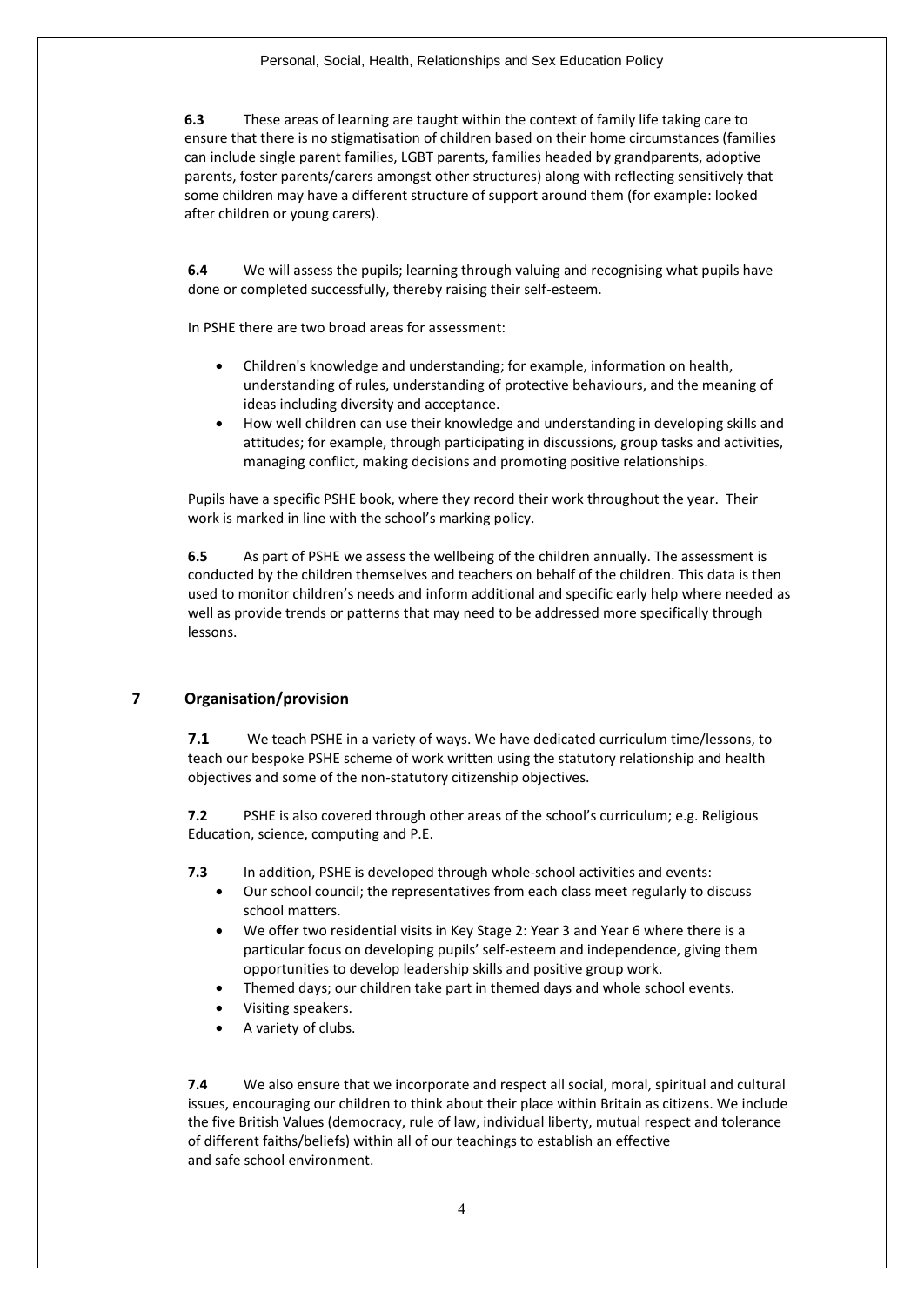# **8 Foundation Stage**

**8.1** In the Foundation Stage, PSHE is taught as an integral part of the topic work covered during the year. We relate the PSHE aspects of the children's work to the areas of learning set out in the Foundation Stage guidance to develop a child's personal, emotional and social development. This is also supported through other areas of learning such as Knowledge and Understanding and Communication, Language and Literacy.

#### **9 Teaching PSHE to children with special needs**

**9.1** We teach PSHE to all children, regardless of their ability. Our teachers provide learning opportunities matched to the individual needs of children with learning difficulties. When teaching PSHE, teachers take into account the targets set for the children in their IEPs, some of these targets may be directly related to PSHE targets.

**9.2** For gifted and talented pupils teachers will provide additional opportunities to take responsibility, develop leadership skills, think creatively and use their talents for the good of the class or the wider community.

### **10 Monitoring and review**

### **10.1 The governing board**

The Curriculum Committee of the governing board monitors the impact of our PSHE policy when the policy is reviewed. This committee reports its findings and recommendations to the full governing body, as necessary, if the policy needs modification. The Curriculum Committee gives serious consideration to any comments from parents about the PSHE programme, and makes a record of all such comments.

#### **10.2 The headteacher and subject leader**

The headteacher and subject leader are responsible for ensuring that PSHE is taught consistently across the school. The subject lead is also responsible for regularly reviewing the curriculum and developing it to suit the specific needs of the children in Mawsley Primary.

# **10.3 Staff**

Staff are responsible for:

- o Delivering PSHE in a sensitive way
- o Modelling positive attitudes to PSHE and equality for diverse aspects of our local community and the wider world
- o Monitoring progress
- o Responding to the needs of individual pupils

Staff do not have the right to opt out of teaching PSHE. Staff who have concerns about teaching PSHE are encouraged to discuss this with the headteacher.

# **10.4 Pupils**

Pupils are expected to engage fully in PSHE and, when discussing issues related to PSHE, treat others with respect and sensitivity.